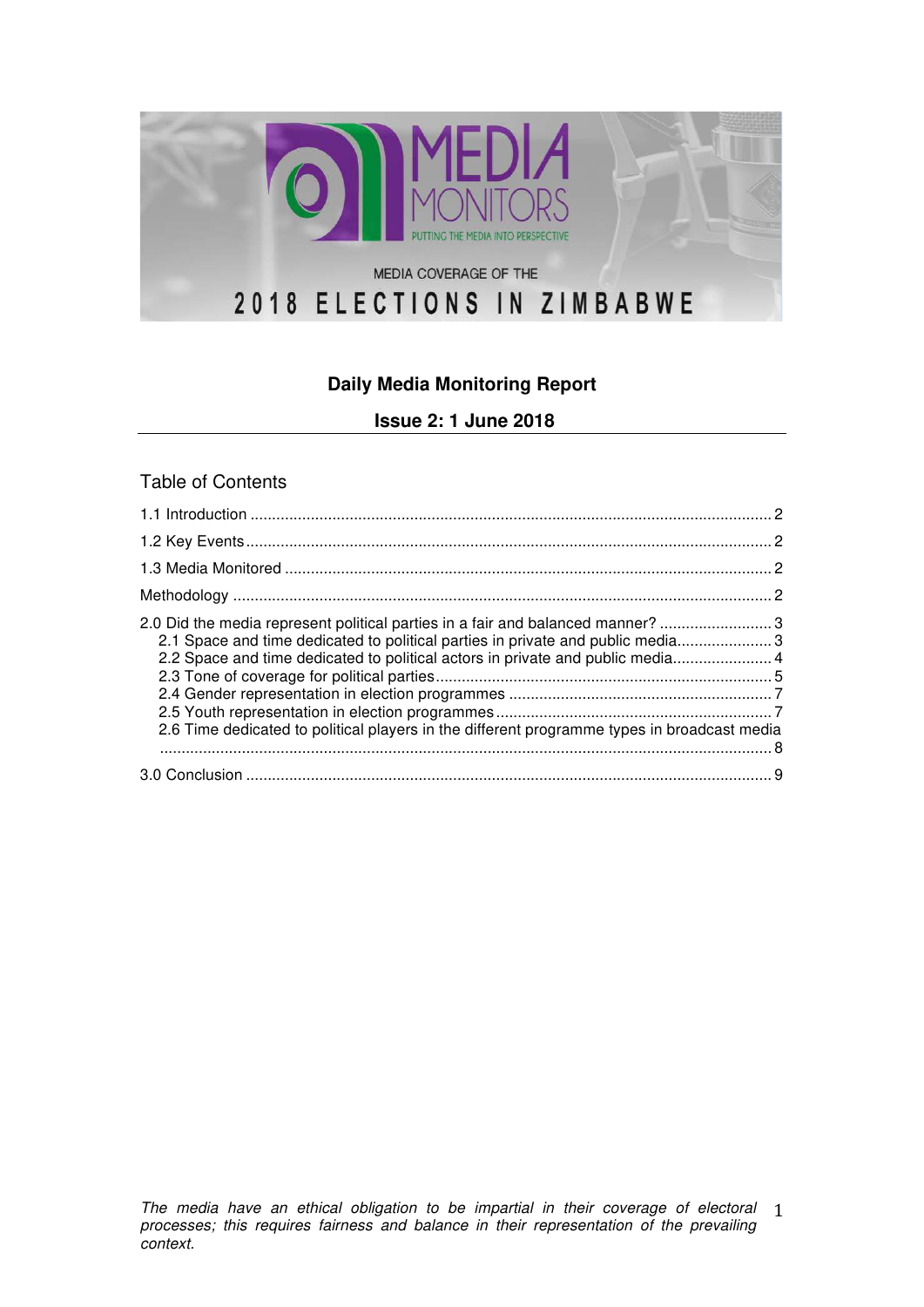## **1.1 Introduction**

This second media monitoring report on the 2018 elections highlights trends in the Zimbabwean media's performance in their coverage of the elections. The study assessed the level to which the media is fair and balanced in representing political players.

The report covers issues reported by the media on the second day of the election period – 1 June 2018.

## **1.2 Key Events**

This report covers the day after the announcement of the beginning of the official electoral period. The MDC-T threatened to "shut down Harare" if its demands for electoral reforms are not met. The day also marked the beginning of official campaign period for the country's political parties; ZANU PF held its Youth league Conference in Gweru whilst MDC Alliance held its rally in Mutoko. The day also saw the dismissal of a Constitutional Court application challenging the constitutionality of the Electoral Act. ZEC put out a notice calling for applications to observe the 2018 elections.

| <b>News Platform</b>    | <b>Print</b>                                                 | Broadcast (6-10pm)                    |
|-------------------------|--------------------------------------------------------------|---------------------------------------|
| <b>Public media</b>     | The Herald<br>$\bullet$<br><b>The Chronicle</b><br>$\bullet$ | ZTV<br><b>SFM</b><br>• Radio Zimbabwe |
| <b>Commercial radio</b> |                                                              | <b>Star FM</b><br><b>ZiFM</b>         |
| <b>Private media</b>    | <b>NewsDay</b><br><b>Daily News</b>                          |                                       |

#### **1.3 Media Monitored**

#### **Methodology**

Monitoring aims to quantify and qualify time dedicated to political parties by the media. The quantitative analysis measures the total amount of space  $\rm (cm^2)$  and time (seconds) devoted to politicians and political parties by the media. The analysis also evaluates representations of political actors by gender and age as well as the type of programmes in which they are featured.

For print media, the monitored sample includes articles published in the following sections: front page, local news, and political/election news. Monitoring also focuses on editorial pages and letters to the editor sections. Monitoring does not include articles published in the business section, sport pages, and entertainment sections

Television and radio channels have been monitored daily during a select time frame, from 6 to 10 pm. All programs have been analyzed during the sampled time period.

The media have an ethical obligation to be impartial in their coverage of electoral 2 processes; this requires fairness and balance in their representation of the prevailing context.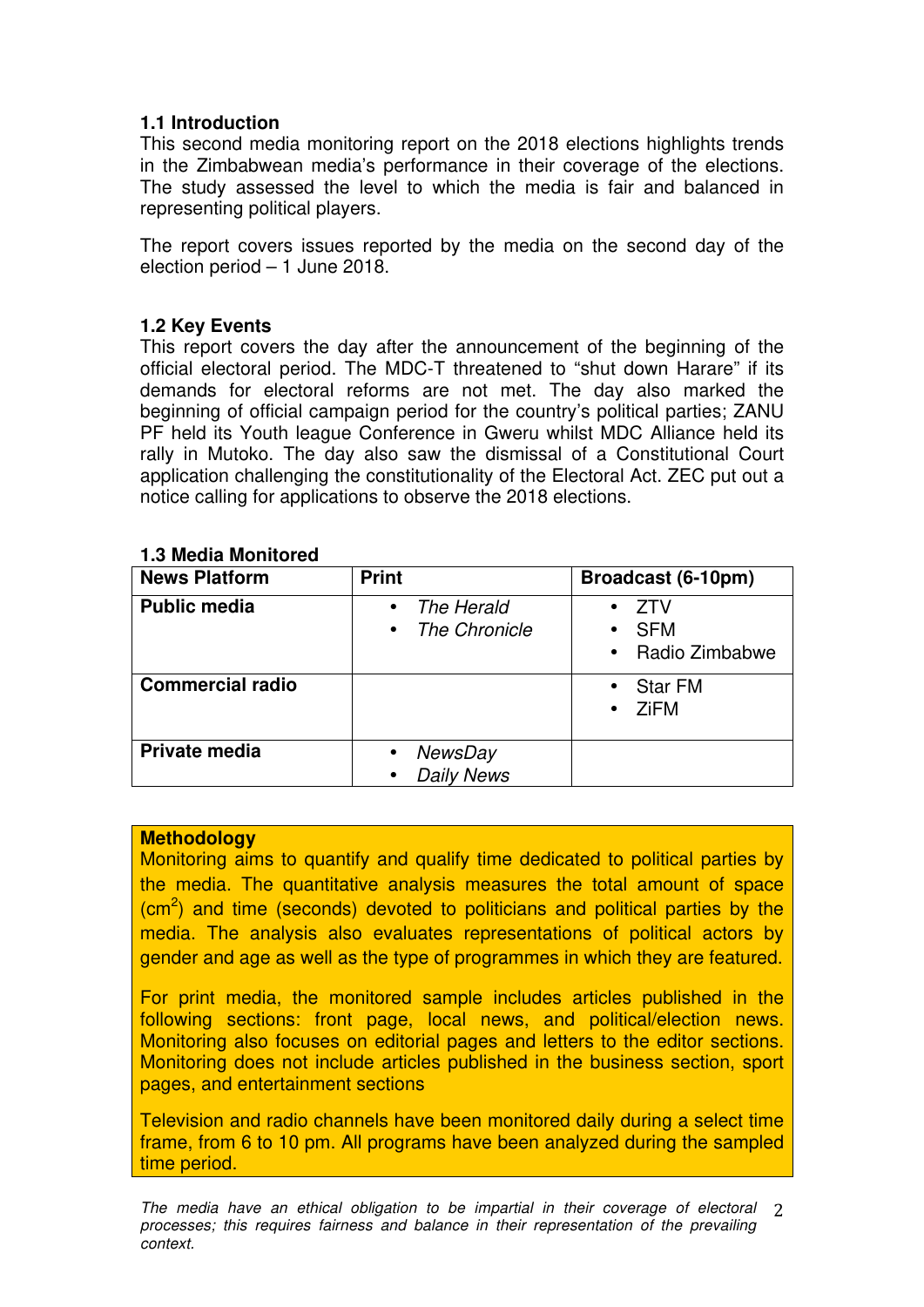#### **2.0 Did the media represent political parties in a fair and balanced manner?**

Two days into the electoral period the trends in the media's coverage do not reflect political diversity in Zimbabwe as required by the Constitution and the Electoral Act. Eight political parties were covered on both the print and electronic media platforms that were monitored. There was however more plurality in the press than the broadcast media. The newspapers featured eight political parties as opposed to two on radio and TV. ZANU PF accounted for 81% of the coverage that was recorded followed by MDC-T (NC) (Led by Nelson Chamisa) with 9% and MDC-T (TK) led by Thokozani Khupe with 5% while the remaining five parties combined for the remaining 5%.

## **2.1 Space and time dedicated to political parties in private and public media**



Space allocated to political parties in the print media

Time dedicated to political parties in the electronic media



The media have an ethical obligation to be impartial in their coverage of electoral 3 processes; this requires fairness and balance in their representation of the prevailing context.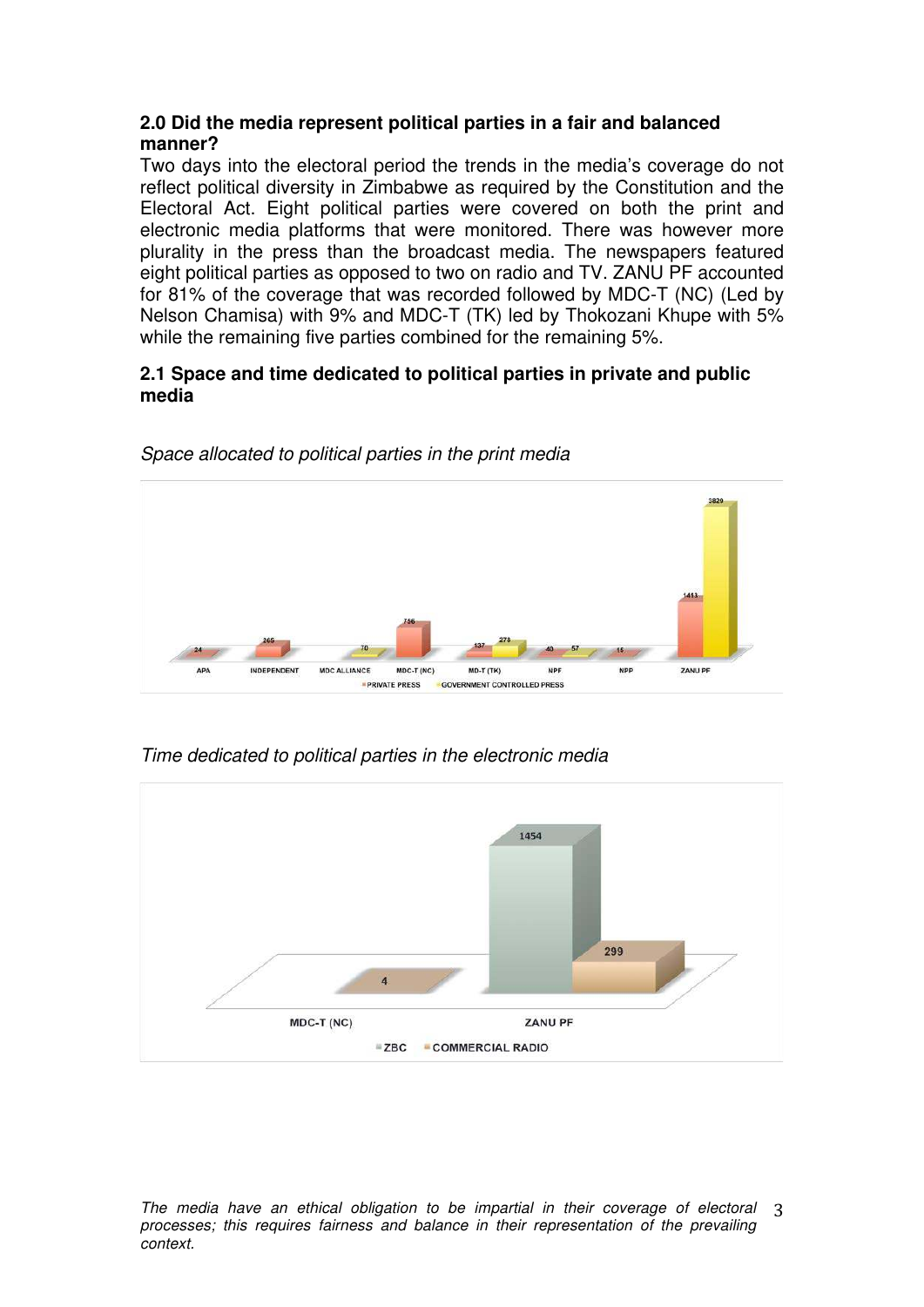#### **2.2 Space and time dedicated to political actors in private and public media**

Eleven political actors were covered in the broadcast media monitored whilst 41 appeared in the print media. The top ten featured political players are represented in the tables below

| Actor                 | Total Space in cm <sup>2</sup> |
|-----------------------|--------------------------------|
| Emmerson Mnangagwa    | 2994                           |
| <b>Nelson Chamisa</b> | 1104                           |
| Auxillia Mnangagwa    | 312                            |
| <b>Temba Mliswa</b>   | 265                            |
| <b>Robert Mugabe</b>  | 246                            |
| Killer Zivhu          | 210                            |
| Simon Khaya Moyo      | 209                            |
| Ziyambi Ziyambi       | 204                            |
| Constantino Chiwenga  | 198                            |
| <b>Amon Murwira</b>   | 140                            |
| <b>Others</b>         | 1086                           |

Top political actors in the press

Top political actors in the electronic media

| Actor                   | <b>Total Time in seconds</b> |
|-------------------------|------------------------------|
| Emmerson Mnangagwa      | 1114                         |
| Auxillia Mnangagwa      | 215                          |
| Constantino Chiwenga    | 107                          |
| Davis Marapira          | 79                           |
| Pupurai Togarepi        | 61                           |
| Simon Khaya Moyo        | 56                           |
| <b>Killer Zivhu</b>     | 31                           |
| <b>Engelbert Rugeje</b> | 15                           |
| <b>Perrance Shiri</b>   | 5                            |
| <b>Nelson Chamisa</b>   | 3                            |
| <b>Robert Mugabe</b>    |                              |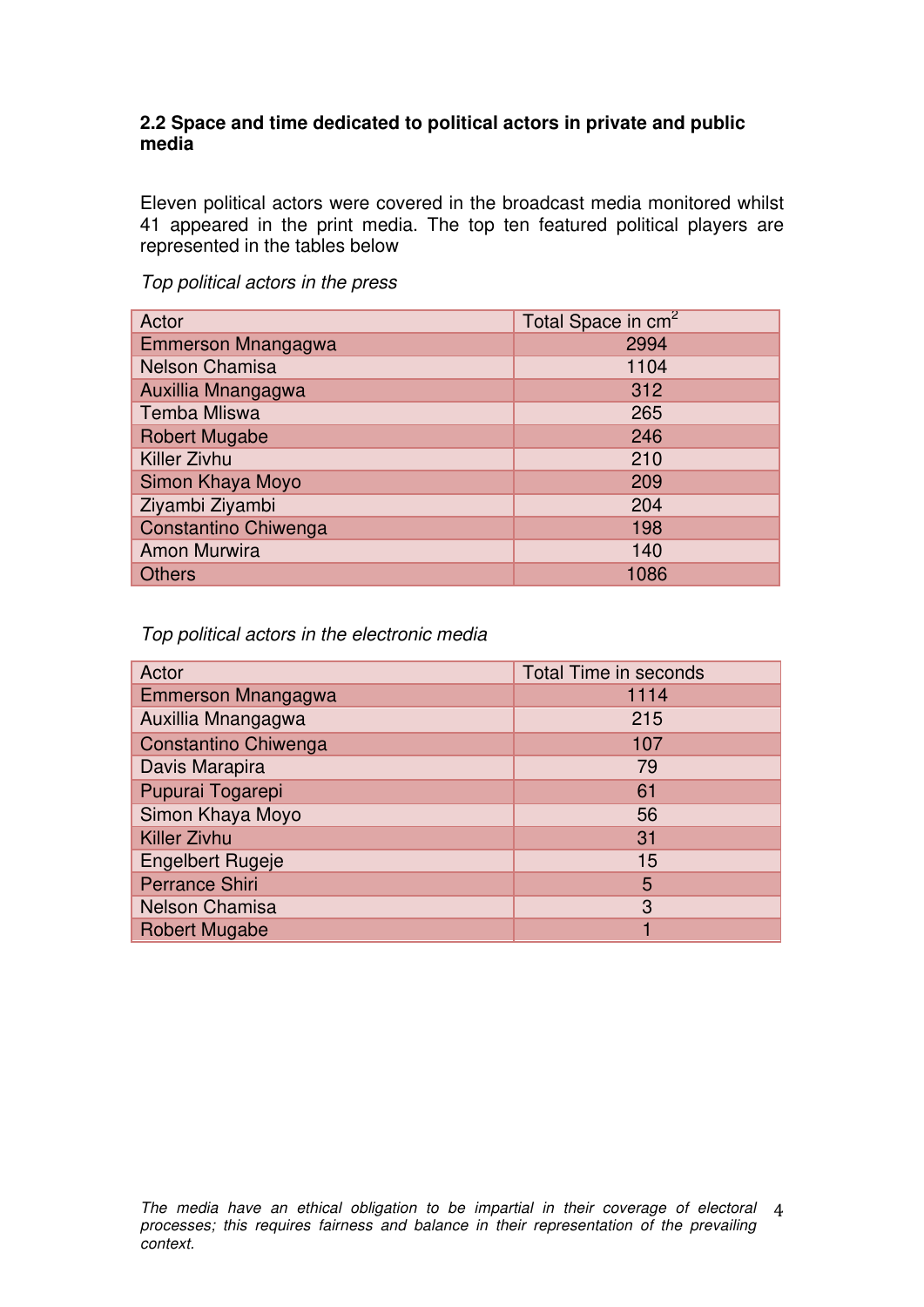## **2.3 Tone of coverage for political parties**

ZANU PF received more positive coverage in the state-controlled newspapers whilst the opposition received coverage that was mostly negative as shown in the graphs below.



Tone of coverage in the government controlled press

In the privately owned press portrayal of political parties was mostly neutral. MDC Alliance received most of the positive coverage whilst NPP received the most negative coverage.



Tone of coverage in the government controlled press

The media have an ethical obligation to be impartial in their coverage of electoral 5 
processes; this requires fairness and balance in their representation of the prevailing context.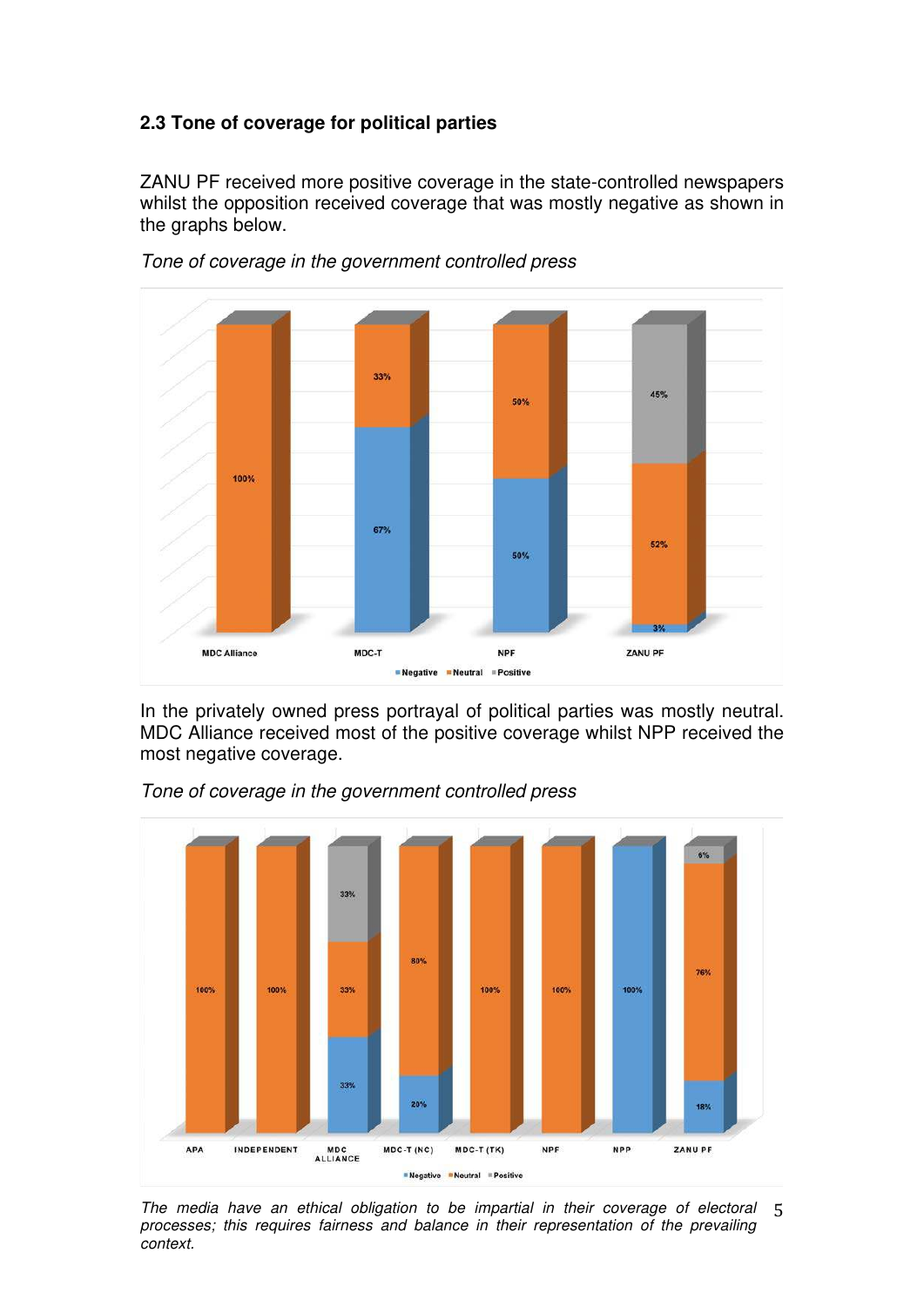On ZBC (radio and TV) only ZANU PF received coverage and this was mostly neutral or positive.

### ZBC tone of coverage



On the commercial radio stations, only ZANU PF and MDC-T were covered. All of MDC-T's coverage was neutral whilst ZANU PF had a mixture of neutral (78%) positive (11%) and negative (11%) coverage.



Commercial radio stations' tone of coverage

MDC T

The media have an ethical obligation to be impartial in their coverage of electoral  $6$ processes; this requires fairness and balance in their representation of the prevailing context.

Negative Neutral Positive

11%

ZANU PF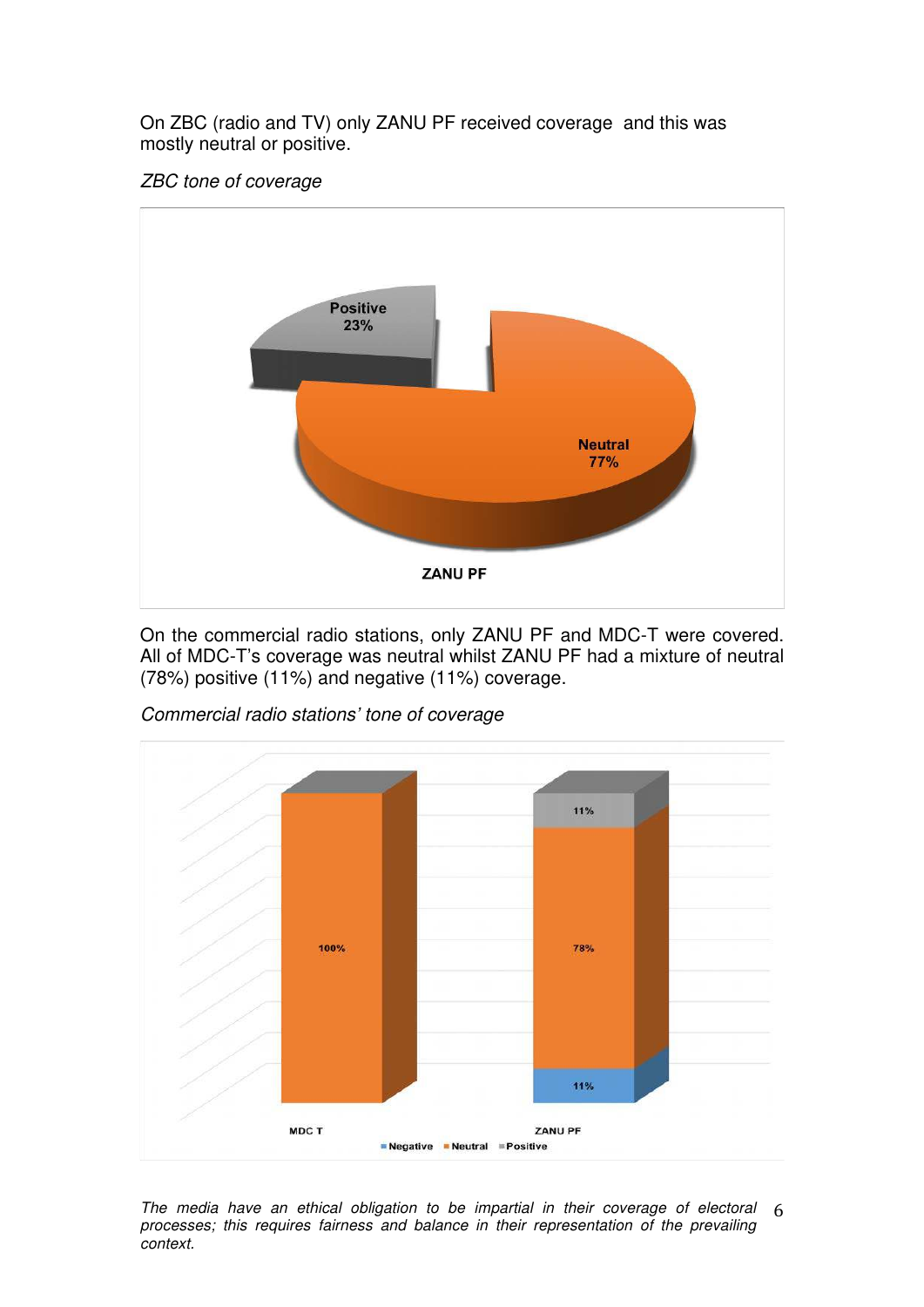## **2.4 Gender representation in election programmes**

Women political actors continue to be underrepresented in both the print and electronic media; they accounted for 4% of the coverage, while men made up 96%. Their voices were heard in 5% of the coverage whilst men were quoted 95% of the time. On the day of monitoring women political actors were not seen or heard in the electronic media



Gender representation in both the private and public media

## **2.5 Youth representation in election programmes**

None of the political actors who were covered by both the print and electronic media were youths (18-34 years). MDC (TK) Spokesperson Linda Masarira (35-years) was the youngest political actor (whose details are available in the public domain). The average age of political actors who received media coverage on the day was 66.

Representation of youths in the private and public media



The media have an ethical obligation to be impartial in their coverage of electoral 7 processes; this requires fairness and balance in their representation of the prevailing context.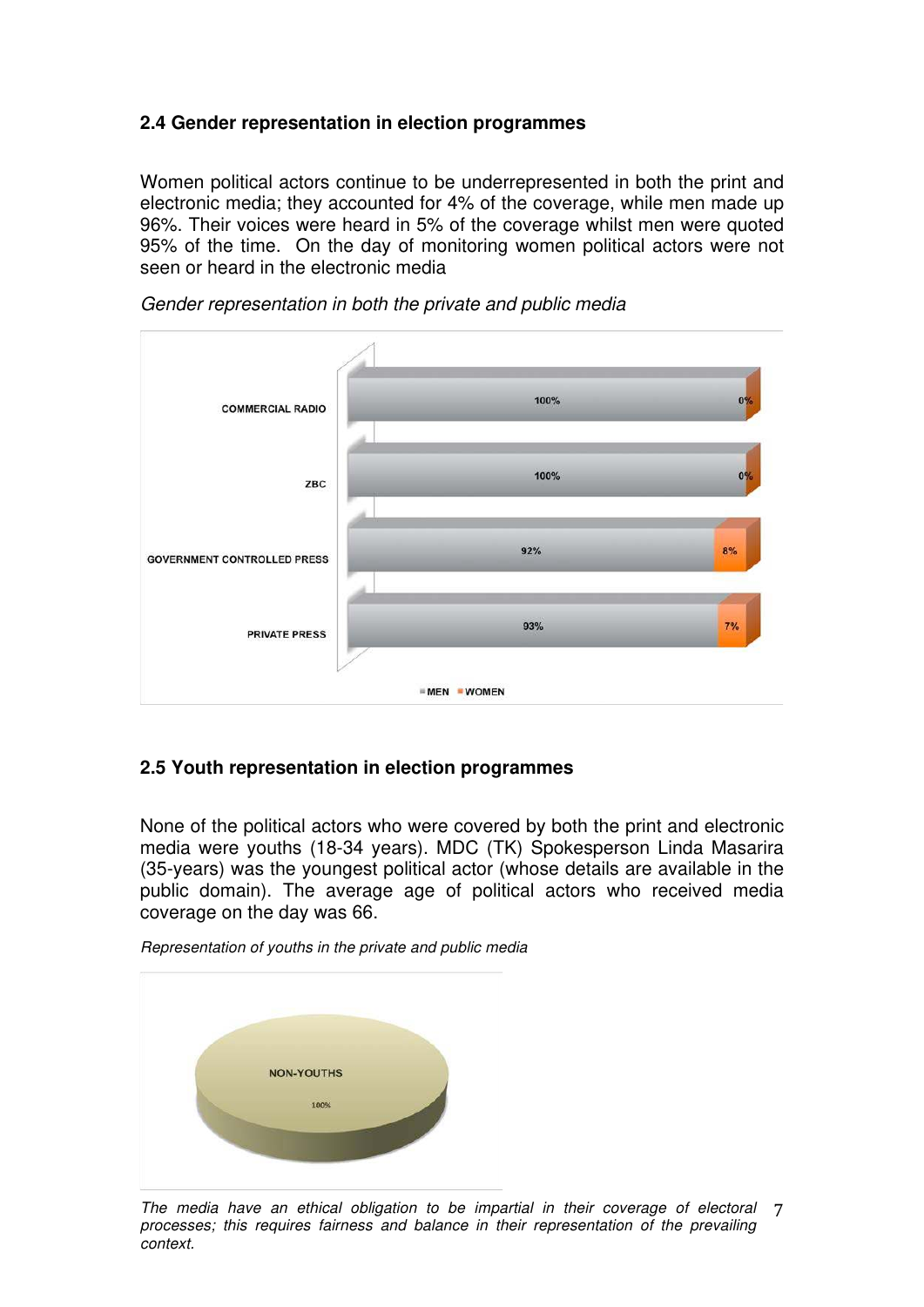Average age in the private and public media

| <b>News Platform</b>              | Average age of actors (years) |
|-----------------------------------|-------------------------------|
| <b>Privately Owned Newspapers</b> | 62                            |
| ZBC (Radio and TV)                | 69                            |
| Government controlled newspapers  | 70                            |
| Privately owned radio             | 63                            |

\*Statistics included were for political players where data was available

Even though youths were not represented in the political actors who were covered by the media, their issues were covered on the day. The interests of the youths were discussed at ZANU PF's Youth League Conference. MDC-T youths pledged to fight for electoral reforms before elections were held on 30 July.

#### **2.6 Time dedicated to political players in the different programme types in broadcast media**

Political actors were featured more in the news than in current affairs in the electronic media. Only the privately owned radio stations contained current affairs programmes that featured political actors. There were mentions of President Emmerson Mnangagwa, ZANU PF National Chairperson, Oppah Muchinguri and MDC Alliance leader Nelson Chamisa on ZiFM's current affairs programme –Weekly Brief.



Overall time dedicated to political players